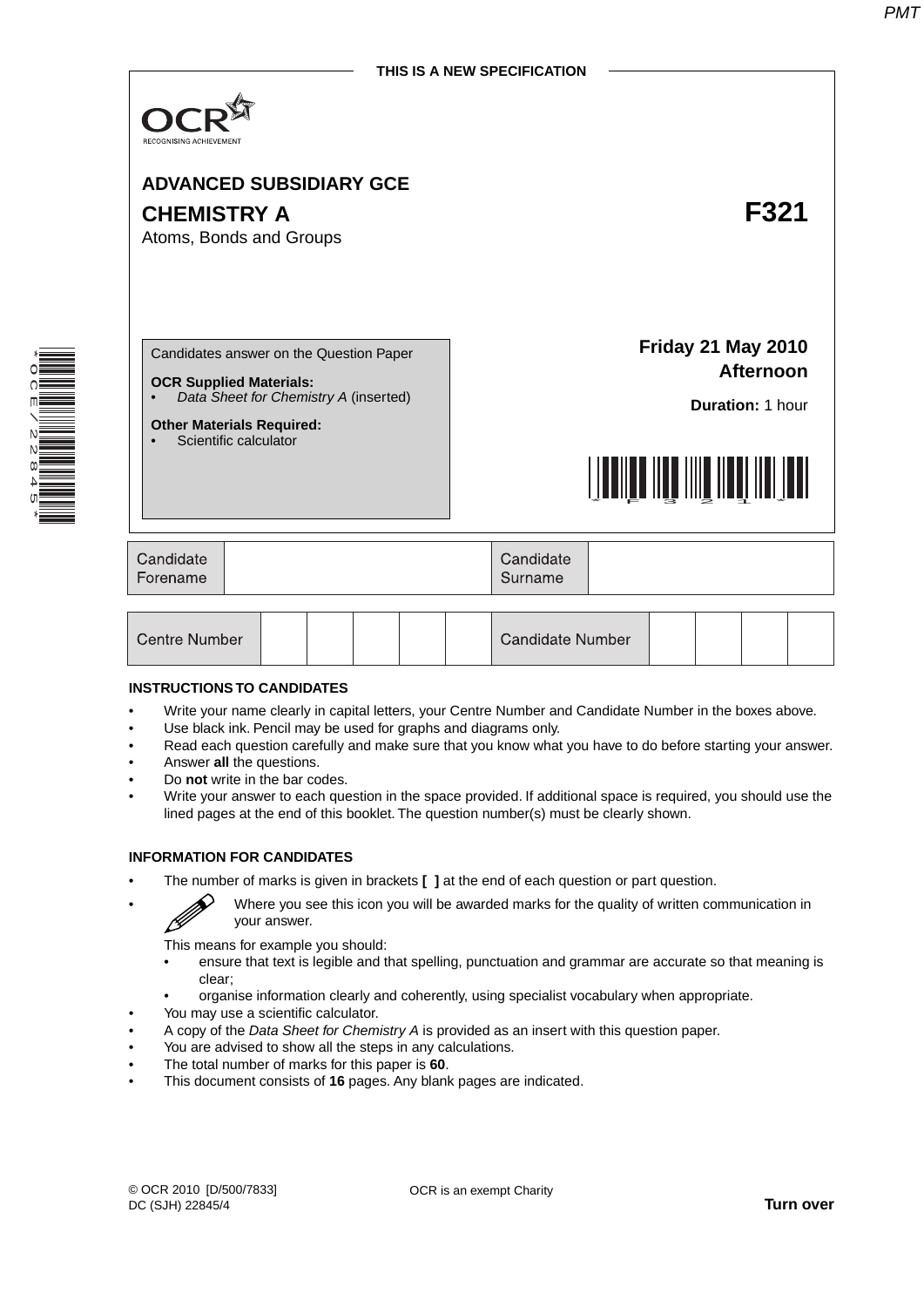## Answer **all** the questions.

- **1** Tin mining was common practice on Dartmoor in pre-Roman times. Most of the tin extracted was mixed with copper to produce bronze.
	- **(a)** The table below shows the sub-atomic particles of an isotope of tin.

| isotope  | protons | neutrons | electrons |
|----------|---------|----------|-----------|
| $118$ Sn |         |          |           |

 **(i)** Complete the table. **[1]**

**(ii)** In terms of sub-atomic particles, how would atoms of <sup>120</sup>Sn differ from atoms of <sup>118</sup>Sn?

 ........................................................................................................................................... ...................................................................................................................................... **[1]**

 **(b)** The relative atomic mass of tin is 118.7.

Define the term *relative atomic mass*.

 ................................................................................................................................................... ................................................................................................................................................... ................................................................................................................................................... .............................................................................................................................................. **[3]**

 **(c)** A bronze-age shield found on Dartmoor contained 2.08 kg of tin.

Calculate the number of tin atoms in this bronze shield. Give your answer to **three** significant figures.

answer = ………………………… **[2]**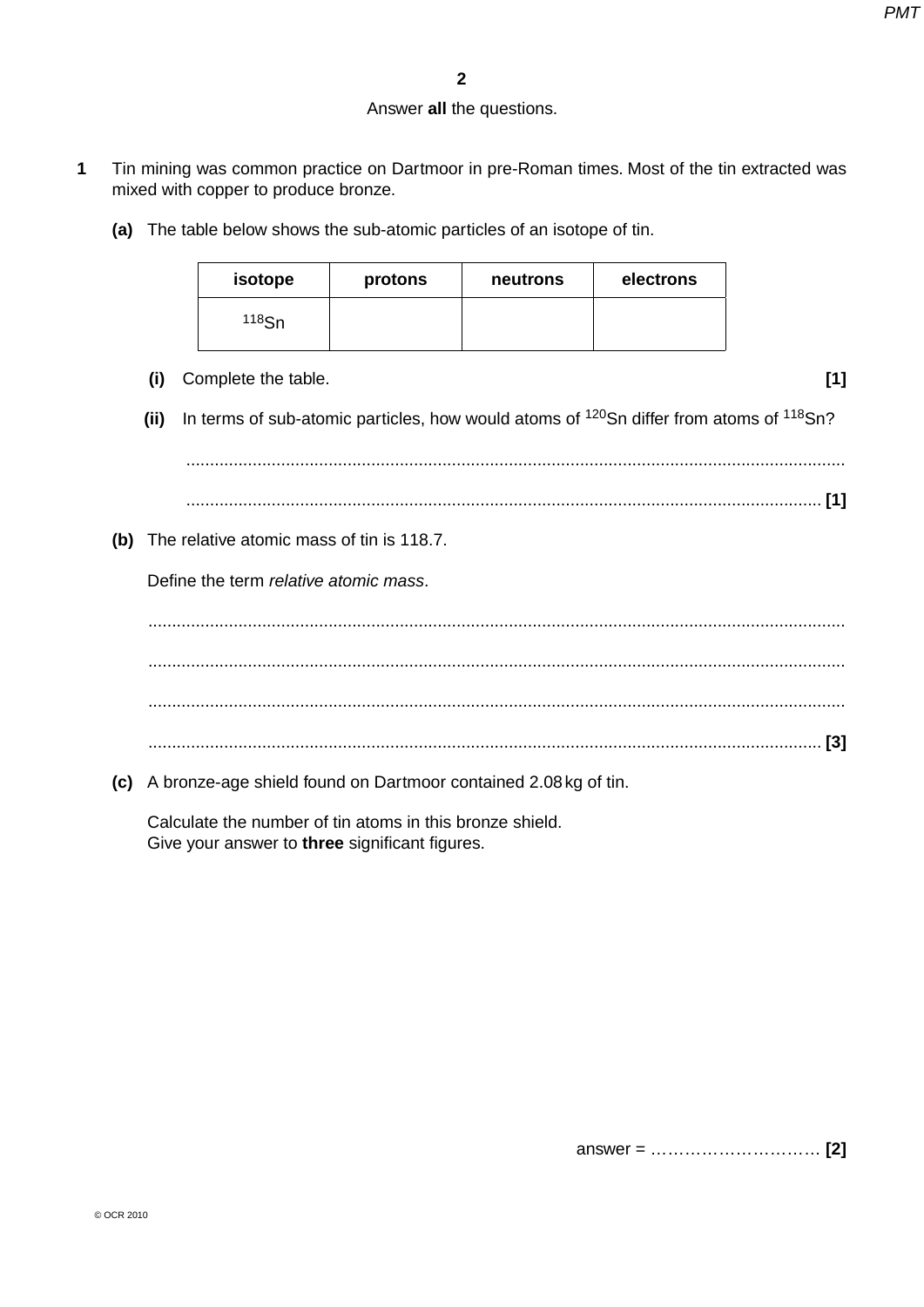**(d)** Tin ore, known as cassiterite, contains an oxide of tin. This oxide contains 78.8% tin by mass. Calculate the empirical formula of this oxide. You must show your working.

answer = ………………………… **[2]**

**[Total: 9]**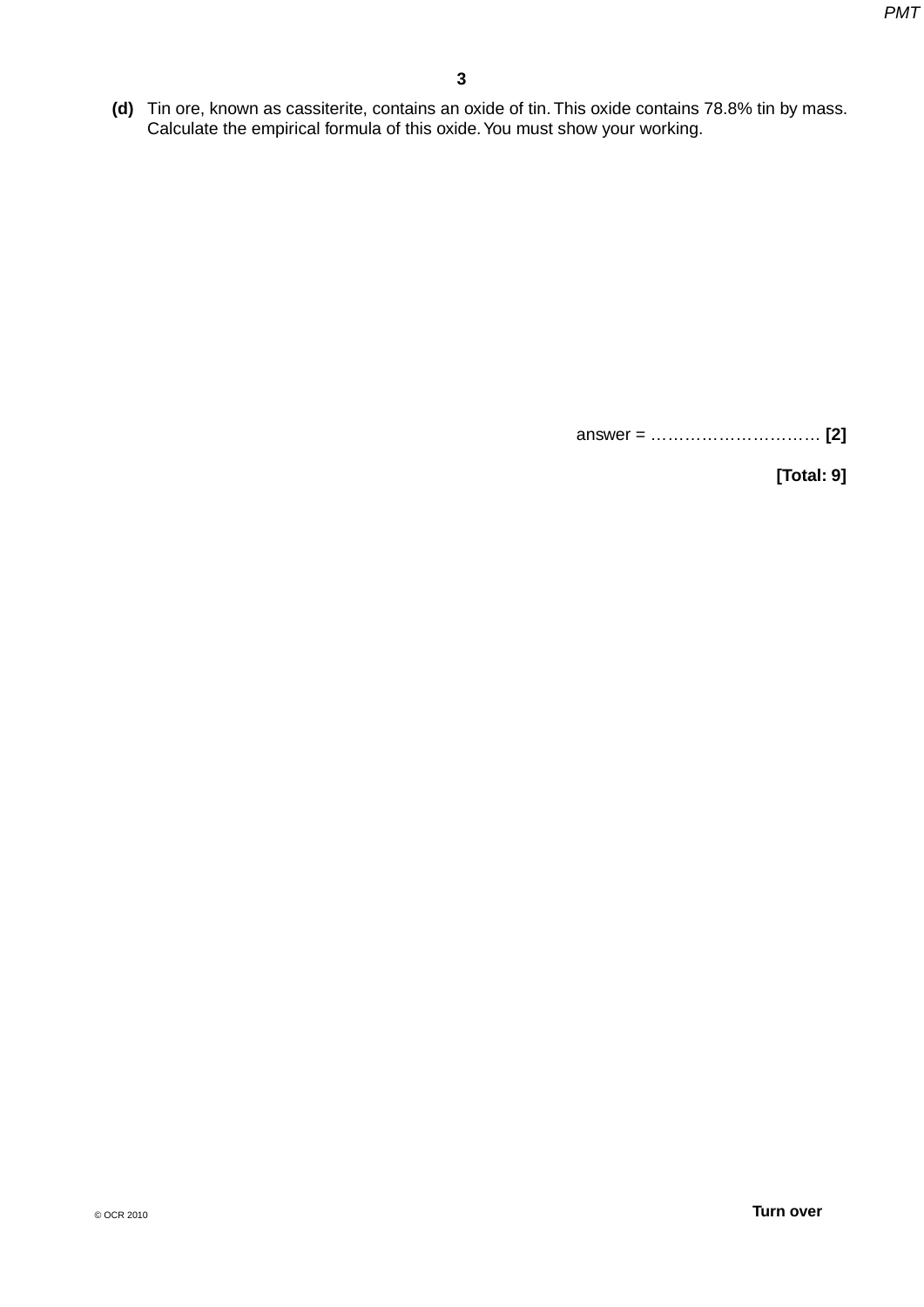- **2** Chemicals called 'acids' have been known throughout history. The word acid comes from the Latin 'acidus' meaning sour. Dilute sulfuric acid,  $H_2SO_4$ , is a common laboratory acid.
	- **(a) (i)** State the formulae of two ions released when sulfuric acid is in aqueous solution.

...................................................................................................................................... **[2]**

(ii) A student adds a sample of solid potassium carbonate,  $K_2CO_3$ , to an excess of dilute sulfuric acid.

Describe what the student would **see** and write the equation for the reaction which takes place.

 ........................................................................................................................................... ........................................................................................................................................... ........................................................................................................................................... ........................................................................................................................................... ...................................................................................................................................... **[3]**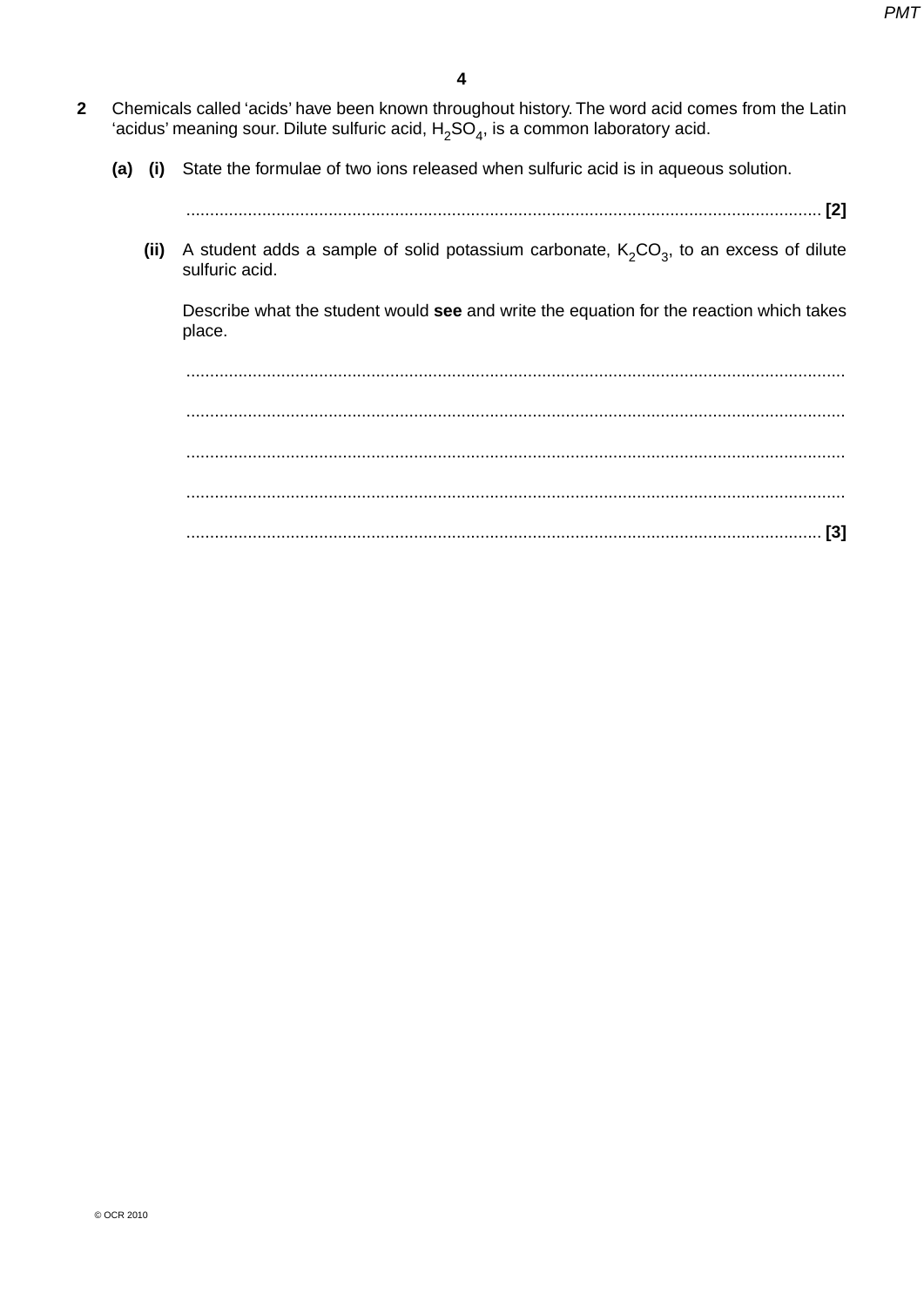**(b)** Dilute sulfuric acid reacts with alkalis such as sodium hydroxide.

Solid sodium hydroxide is known as caustic soda. It has a household use as a drain cleaner.

A student believes a box of caustic soda has been accidentally contaminated.

- To prove this, the student dissolves 2.00 g of the impure caustic soda in water and the solution is made up to  $250 \text{ cm}^3$ .
- 25.0 cm<sup>3</sup> of this solution of caustic soda is neutralised by 24.60 cm<sup>3</sup> of 0.100 moldm<sup>-3</sup> dilute sulfuric acid.

 $H_2SO_4(aq) + 2NaOH(aq) \rightarrow Na_2SO_4(aq) + 2H_2O(l)$ 

(i) Calculate the amount, in moles, of  $H_2SO_4$  used.

answer = .................................. mol **[1]**

**(ii)** Determine the amount, in moles, of NaOH in the 25.0 cm<sup>3</sup> used.

answer = .................................. mol **[1]**

 **(iii)** Calculate the percentage, by mass, of NaOH in the impure caustic soda.

answer = .................................. **[3]**

**[Total: 10]**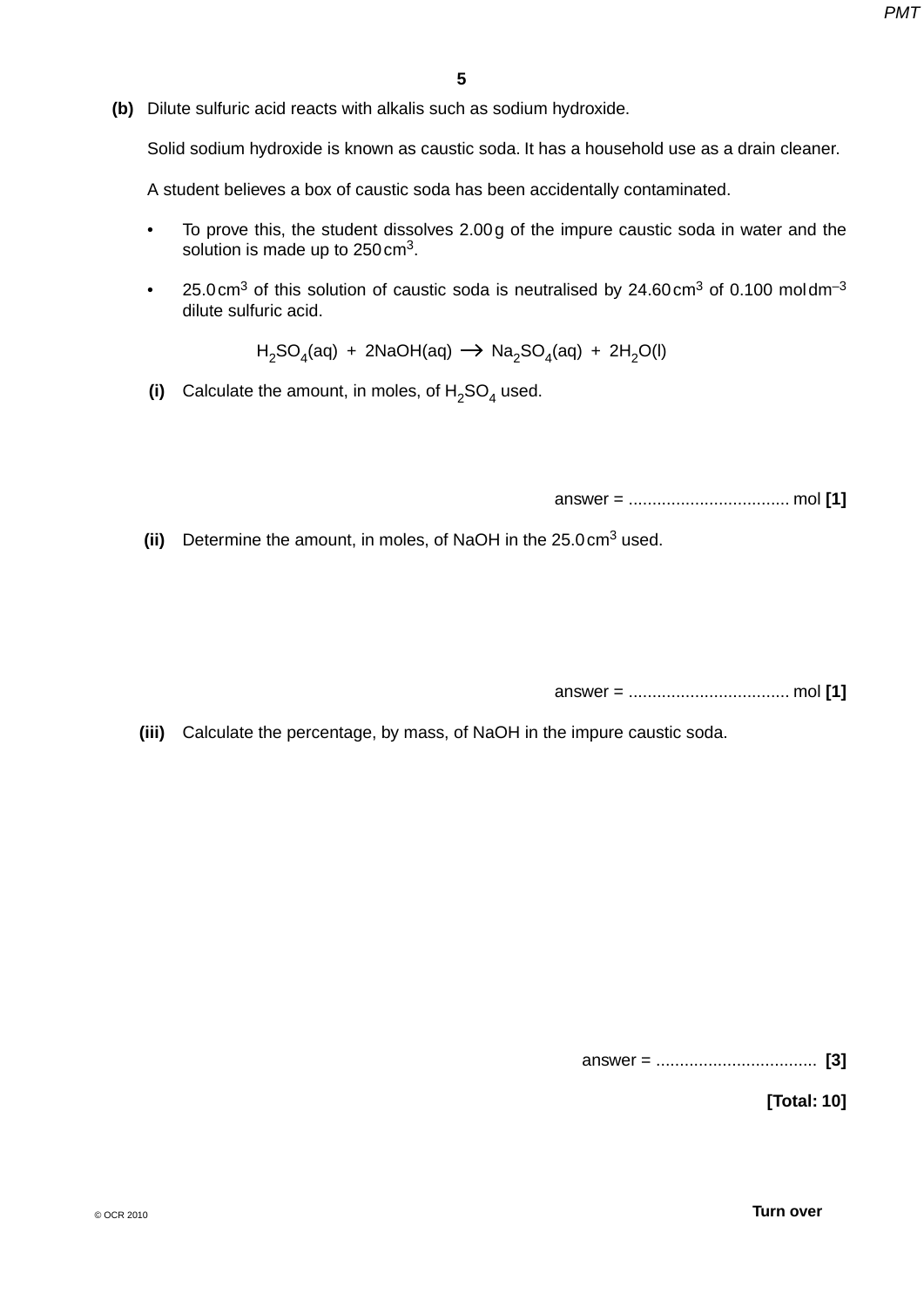- **3** In an atom the electrons occupy sub-shells in order of increasing energy.
	- **(a)** Complete the table below to show the order in which the next two sub-shells are filled.

| - 10 | ںے |  | 2c<br>၁၁ | ົ<br>∼ | ᠇ᢀ |  |  |
|------|----|--|----------|--------|----|--|--|
|------|----|--|----------|--------|----|--|--|

#### increasing energy  $\rightarrow$

**[1]**

- **(b)** Sub-shells are made up of orbitals.
	- **(i)** What is meant by an *orbital* ?

 ........................................................................................................................................... ...................................................................................................................................... **[1]**

 **(ii)** State the total number of electrons occupying the p orbitals in one chlorine atom.

answer = .................................. **[1]**

**(c)** How many electrons are there in one ion of  $Ca^{2+}$ ?

answer = .................................. **[1]**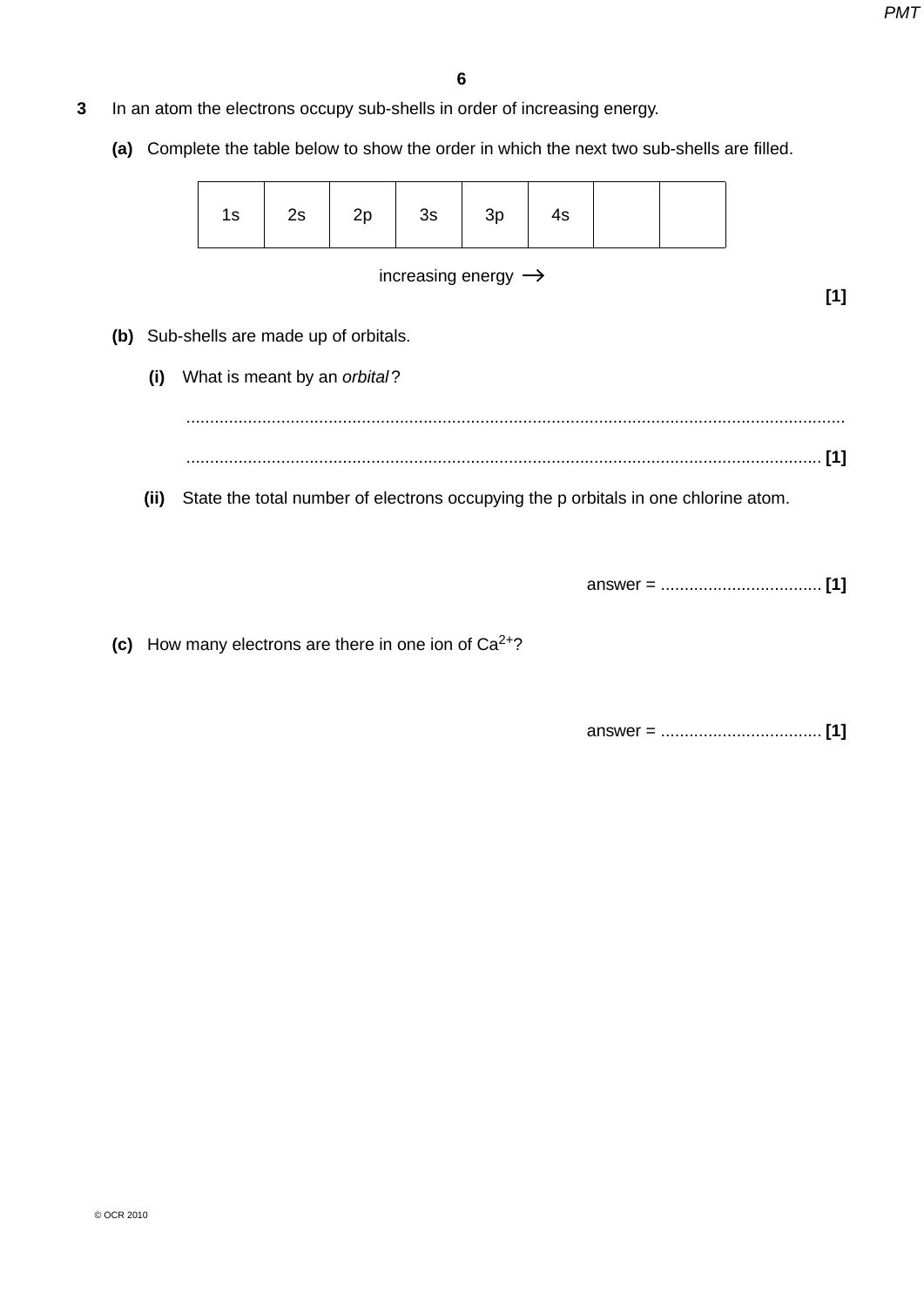**(d)** The successive ionisation energies of aluminium are shown in the table below. Some of these ionisations involve the removal of an electron from an s sub-shell.

| ionisation<br>energy<br>/ $kJ$ mol <sup>-1</sup> | 578 |                 | 1817   2745 |     |     | 11 578   14 831   18 378   23 296   27 460   31 862   38 458 |     |     |     |      | 42655 |
|--------------------------------------------------|-----|-----------------|-------------|-----|-----|--------------------------------------------------------------|-----|-----|-----|------|-------|
| ionisation<br>number                             | 1st | 2 <sub>nd</sub> | 3rd         | 4th | 5th | 6th                                                          | 7th | 8th | 9th | 10th | 11th  |

 **(i)** State **all** the ionisation numbers that involve the removal of an electron from s sub-shells.

...................................................................................................................................... **[2]**

 **(ii)** Write the equation that represents the third ionisation energy of A*l*. Include state symbols.

...................................................................................................................................... **[2]**

**[Total: 8]**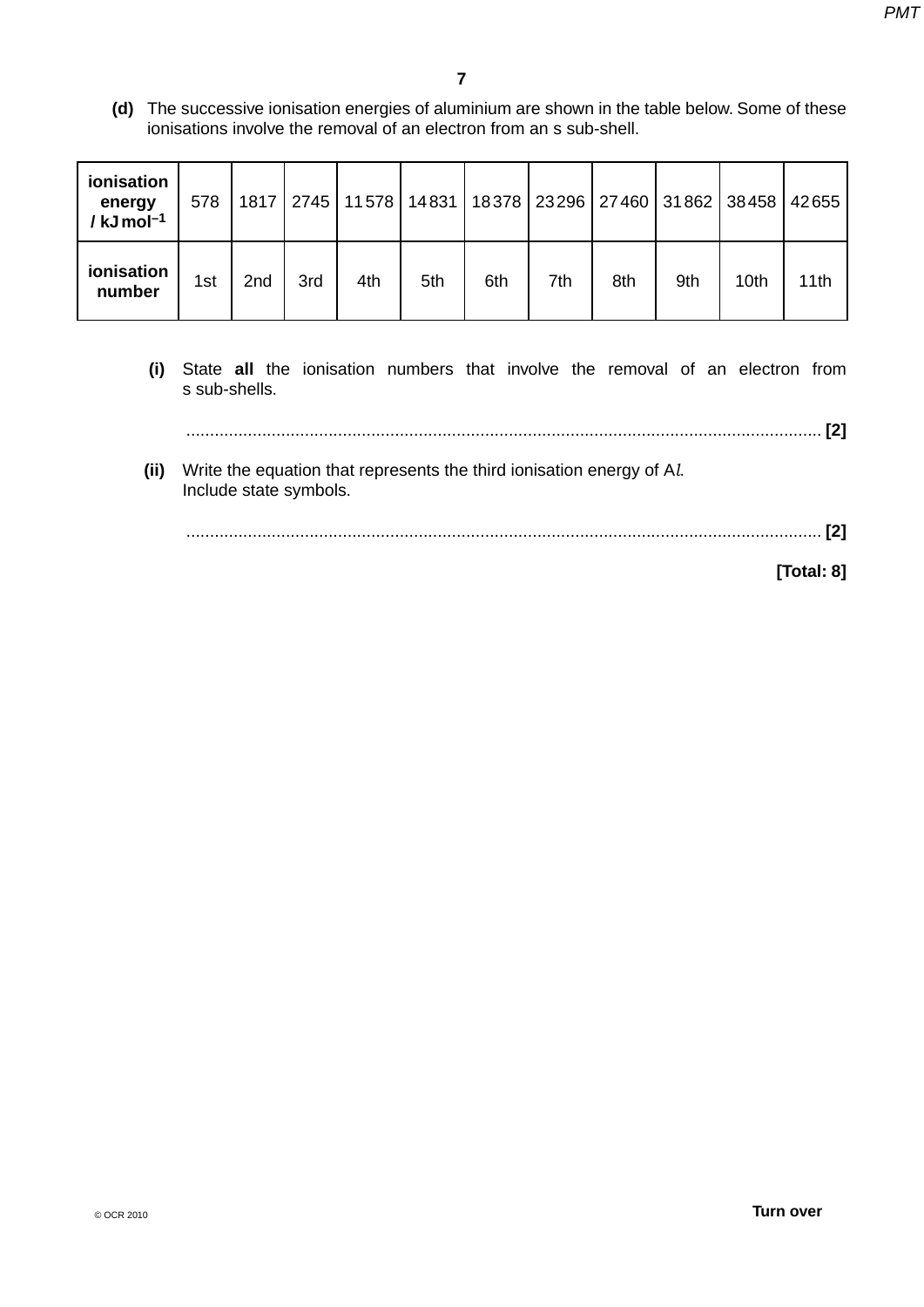- **4** In the Periodic Table, the chemistry of elements in a group can often be predicted from the chemistry of just one element in the group.
	- **(a)** Ions of Group 7 elements take part in displacement reactions. These reactions can be used to compare the reactivities of the elements within Group 7.

A student adds aqueous solutions of halogens to test-tubes containing solutions of halide ions. The resulting mixtures are then shaken with cyclohexane, an organic solvent.

One of the student's results is shown in the table.

| experiment<br>number | experiment details                                 | colour seen within the<br>organic solvent |
|----------------------|----------------------------------------------------|-------------------------------------------|
| 1                    | addition of $Cl2(aq)$ to I <sup>-</sup> (aq) ions  |                                           |
| 2                    | addition of $Cl2(aq)$ to Br <sup>-</sup> (aq) ions | orange                                    |
| 3                    | addition of $Br2(aq)$ to $Cl-(aq)$ ions            |                                           |

 **(i)** Complete the table to show the expected colours. **[2]**

 **(ii)** Write the ionic equation for the reaction taking place in experiment 2.

**(iii)** These three experiments alone are unable to confirm the order of reactivity for  $Cl_2$ , Br<sub>2</sub> and  $I_2$ .

Suggest **one** further displacement reaction which could be carried out to confirm the order of reactivity of  $\text{C}l_2$ , Br<sub>2</sub> and I<sub>2</sub>.

 ........................................................................................................................................... ...................................................................................................................................... **[1]**

 **(b)** Chlorine gas reacts with water as shown below.

 $Cl_2(g) + H_2O(l) \rightarrow HClO(aq) + HCl(aq)$ 

 **(i)** Using oxidation numbers, explain why this reaction is an example of disproportionation.

 ........................................................................................................................................... ........................................................................................................................................... ........................................................................................................................................... ........................................................................................................................................... ..................................................................................................................................... **[3]**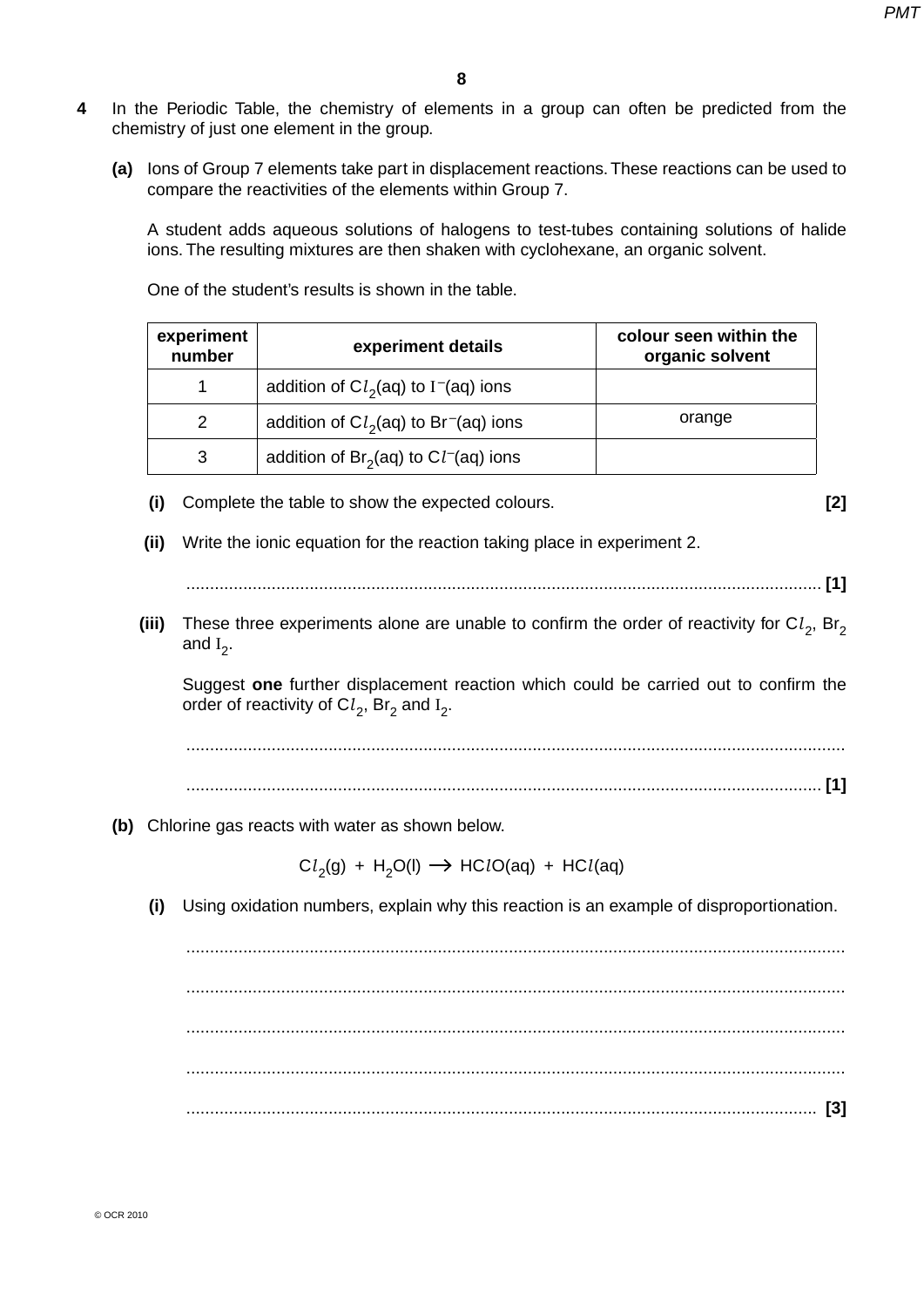**(ii)** State **one** benefit for public health, of the reaction between chlorine gas and water.

...................................................................................................................................... **[1]**

 **(c)** Group 2 elements and compounds show periodic trends. One trend is shown by the effect of heat upon Group 2 carbonates.

A student carried out an experiment to find out the volume of carbon dioxide obtained by heating a weighed sample of magnesium carbonate.

The student placed a 1.47g sample of  $MgCO<sub>3</sub>$  into a test-tube and heated it until there was no further change in mass.

The following reaction took place.

 $MgCO<sub>3</sub>(s) \rightarrow MgO(s) + CO<sub>2</sub>(g)$ 

 **(i)** What type of reaction is this?

...................................................................................................................................... **[1]**

(ii) What volume of  $CO<sub>2</sub>$ , in dm<sup>3</sup>, would have been given off when measured at room temperature and pressure?

The molar mass of MgCO<sub>3</sub> = 84.3 g mol<sup>-1</sup>

answer = ..................................dm<sup>3</sup> **[2]**

 **(iii)** The student repeated the experiment a further three times, using the same number of moles of  $CaCO<sub>3</sub>$ , SrCO<sub>3</sub> and BaCO<sub>3</sub>.

What trend in the behaviour of the Group 2 carbonates would be observed by the student?

 ........................................................................................................................................... ...................................................................................................................................... **[1]**

**[Total: 12]**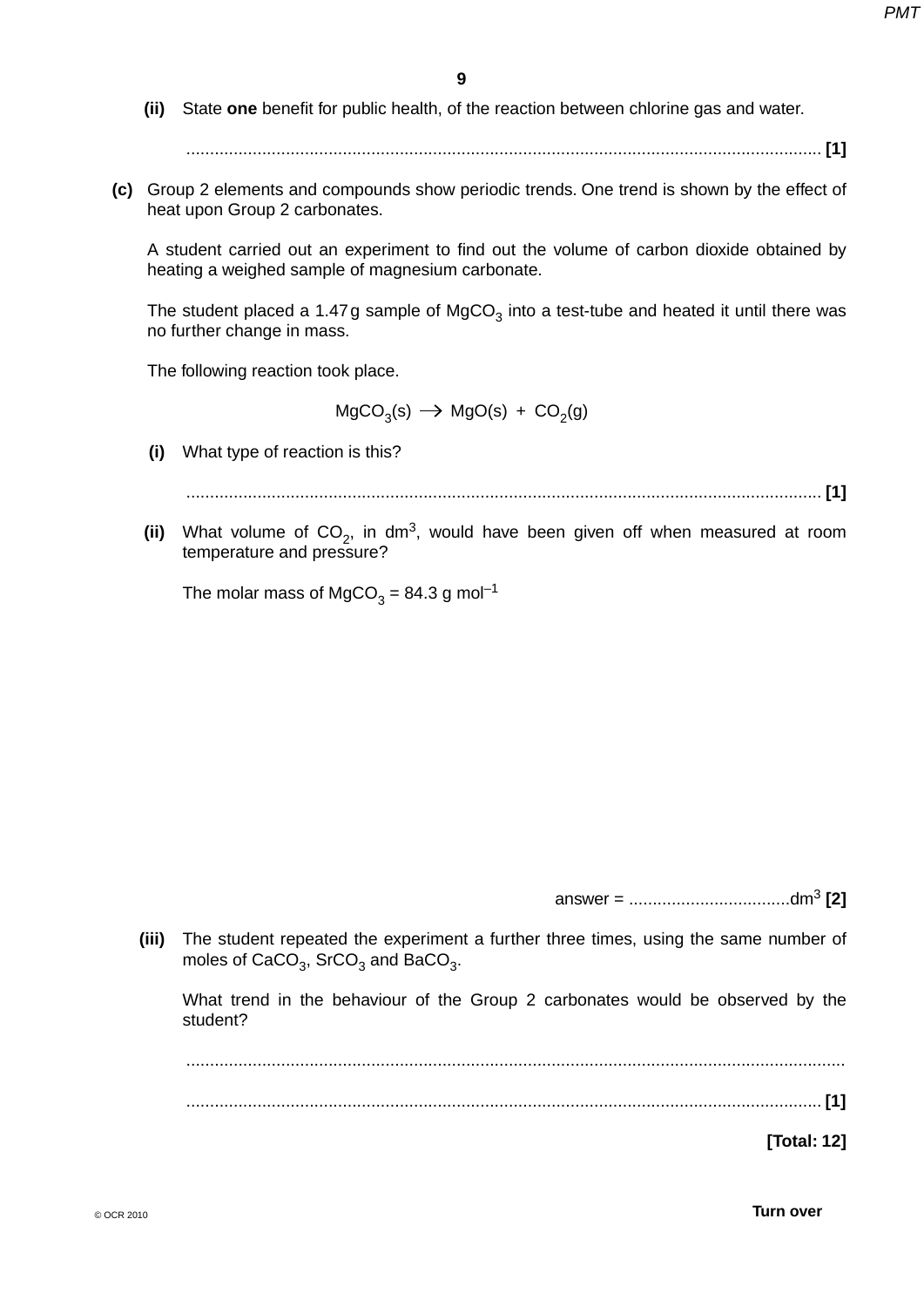$[1]$ 

- 5 This question is about elements in Period 2 of the Periodic Table.
	- (a) Lithium has a giant metallic structure and a boiling point of 1342 °C.

Describe, with the aid of a labelled diagram, the structure and bonding in lithium and explain why lithium has a high boiling point.

- (b) Fluorine is a gas at room temperature and has a very low boiling point of  $-188$  °C.
	- (i) Draw a 'dot-and-cross' diagram to show the bonding in a fluorine molecule. Show the outer electrons only.

(ii) Explain why fluorine has a low boiling point.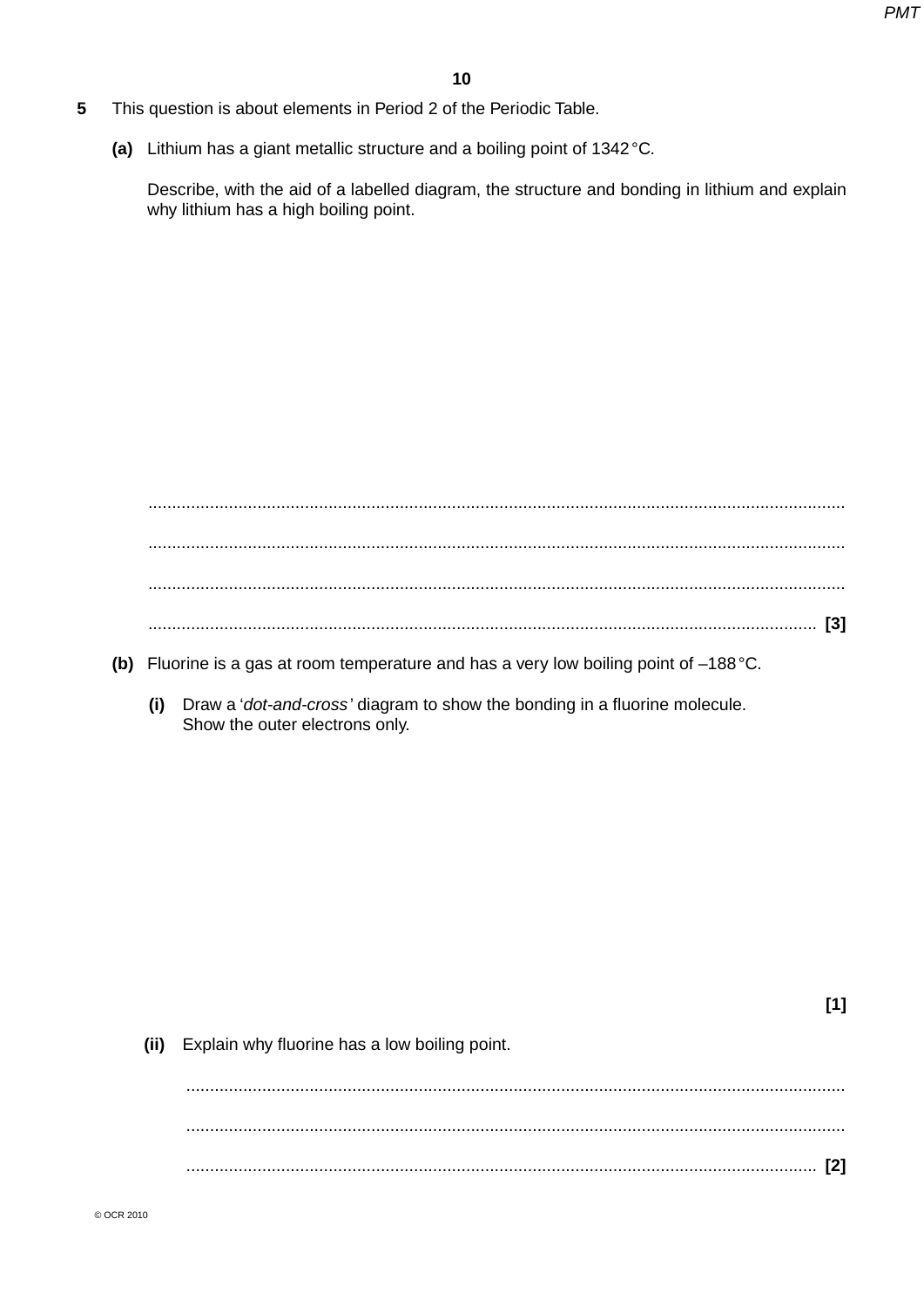- **(c)** Fluorine reacts with lithium at room temperature to form a white crystalline solid, lithium fluoride. Lithium fluoride is a good conductor of electricity when molten but not when solid.
	- **(i)** Draw a '*dot-and-cross* ' diagram to show the bonding in lithium fluoride. Show the outer electrons only.

| Explain why lithium fluoride conducts electricity when molten but not when solid. | (ii) |
|-----------------------------------------------------------------------------------|------|
|                                                                                   |      |
|                                                                                   |      |
|                                                                                   |      |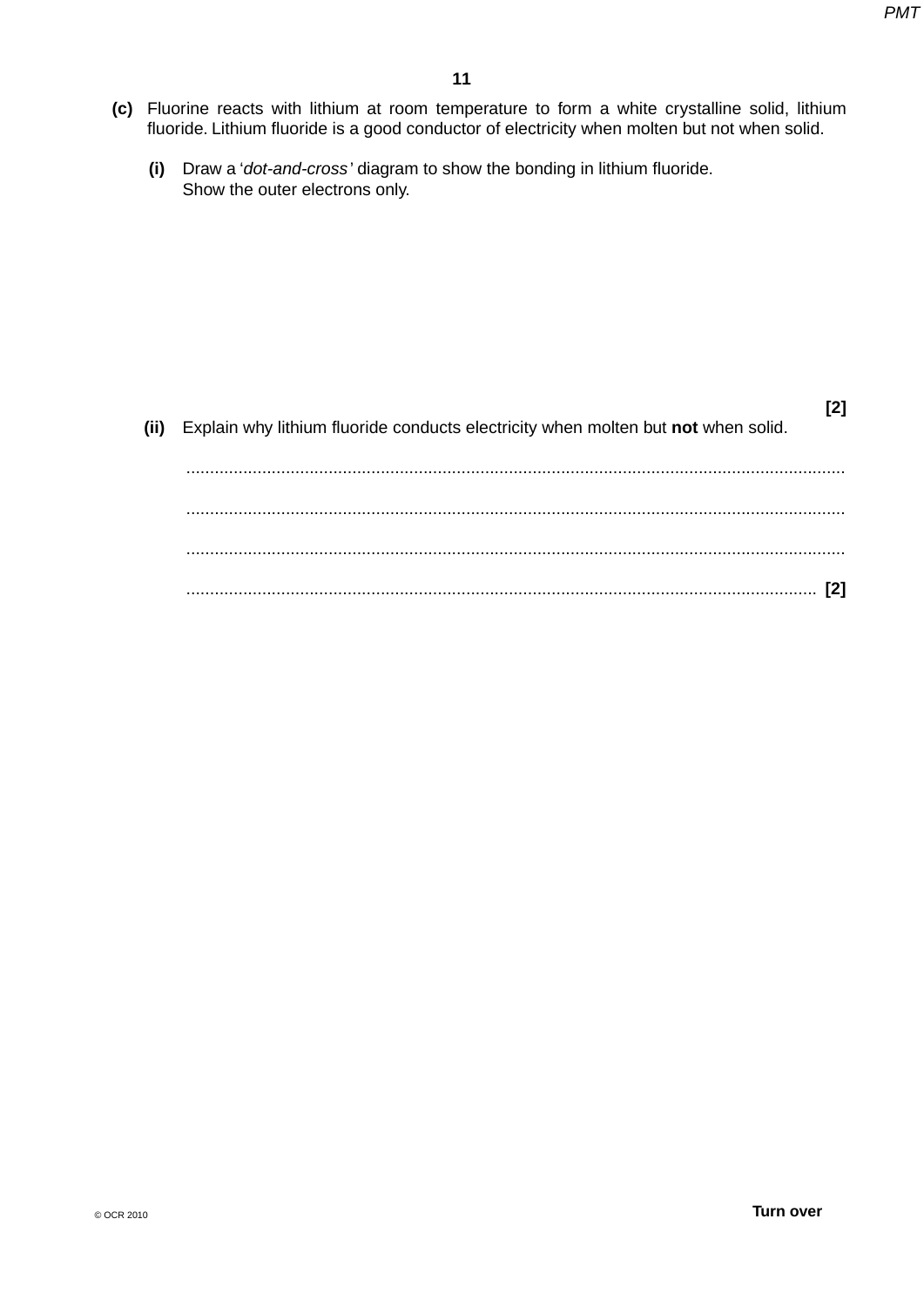|         |      | (d) Fluorine reacts with boron, B, to form the fluoride $BF_3$ .            |
|---------|------|-----------------------------------------------------------------------------|
|         | (i)  | Suggest an equation for this reaction.                                      |
|         |      |                                                                             |
|         | (ii) | Name the shape of, and state the bond angles in, a $BF_3$ molecule.         |
|         |      | Explain why $BF_3$ has this shape.                                          |
| M)<br>M |      | In your answer, you should use appropriate technical terms spelt correctly. |
|         |      |                                                                             |
|         |      |                                                                             |
|         |      |                                                                             |
|         |      |                                                                             |
|         |      |                                                                             |
|         |      |                                                                             |
|         |      |                                                                             |
|         |      |                                                                             |
|         |      |                                                                             |
| (e)     |      | Nitrogen can also form a fluoride, $NF_3$ , which has a permanent dipole.   |
|         |      | Explain why $NF_3$ has a permanent dipole.                                  |
|         |      |                                                                             |
|         |      |                                                                             |
|         |      |                                                                             |
|         |      |                                                                             |
|         |      | [2]                                                                         |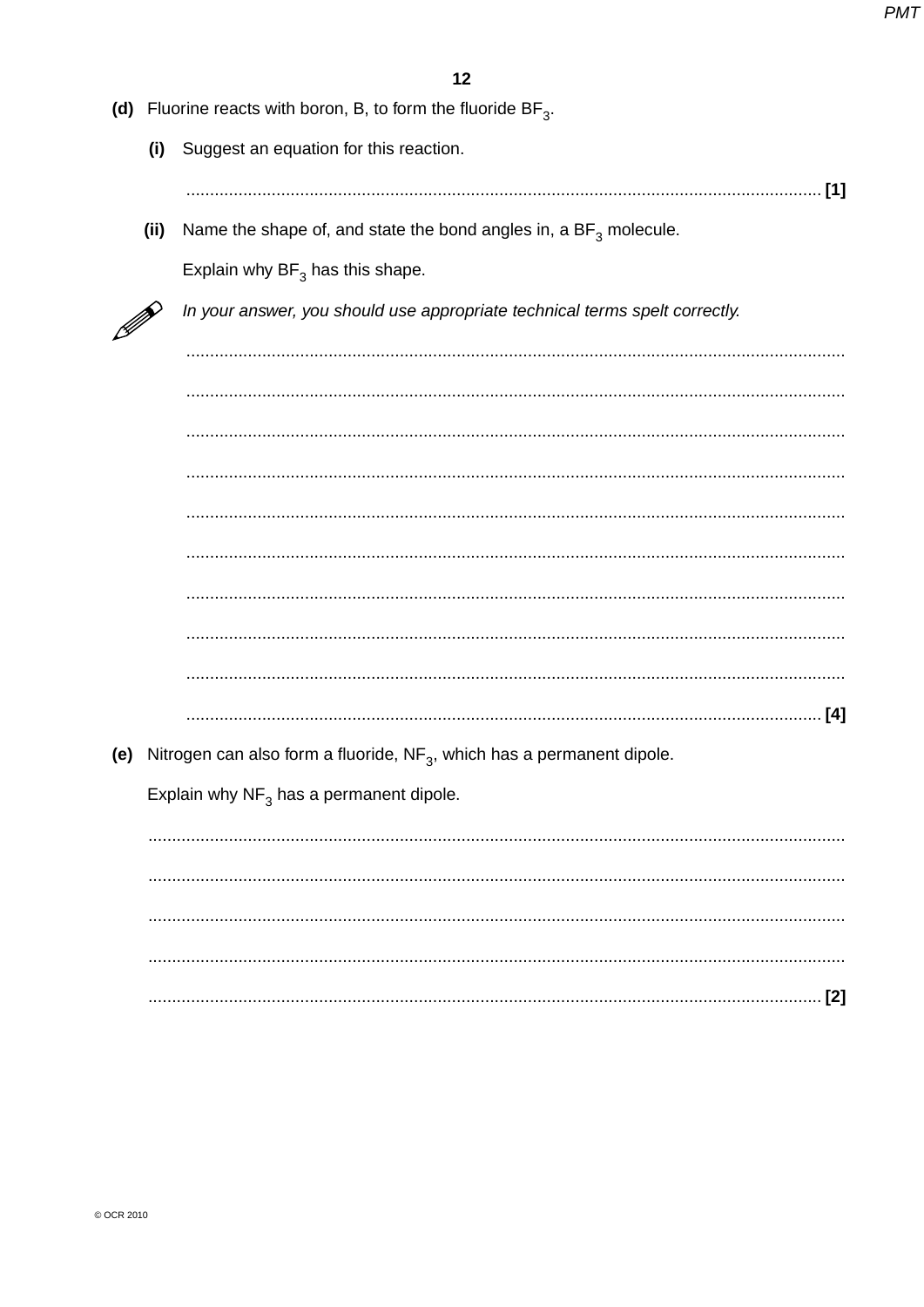$(f)$ Describe and explain the trend in atomic radii of the elements Li to F across Period 2 of the Periodic Table.

In your answer, you should use appropriate technical terms, spelt correctly.

**[Total: 21]** 

### **END OF QUESTION PAPER**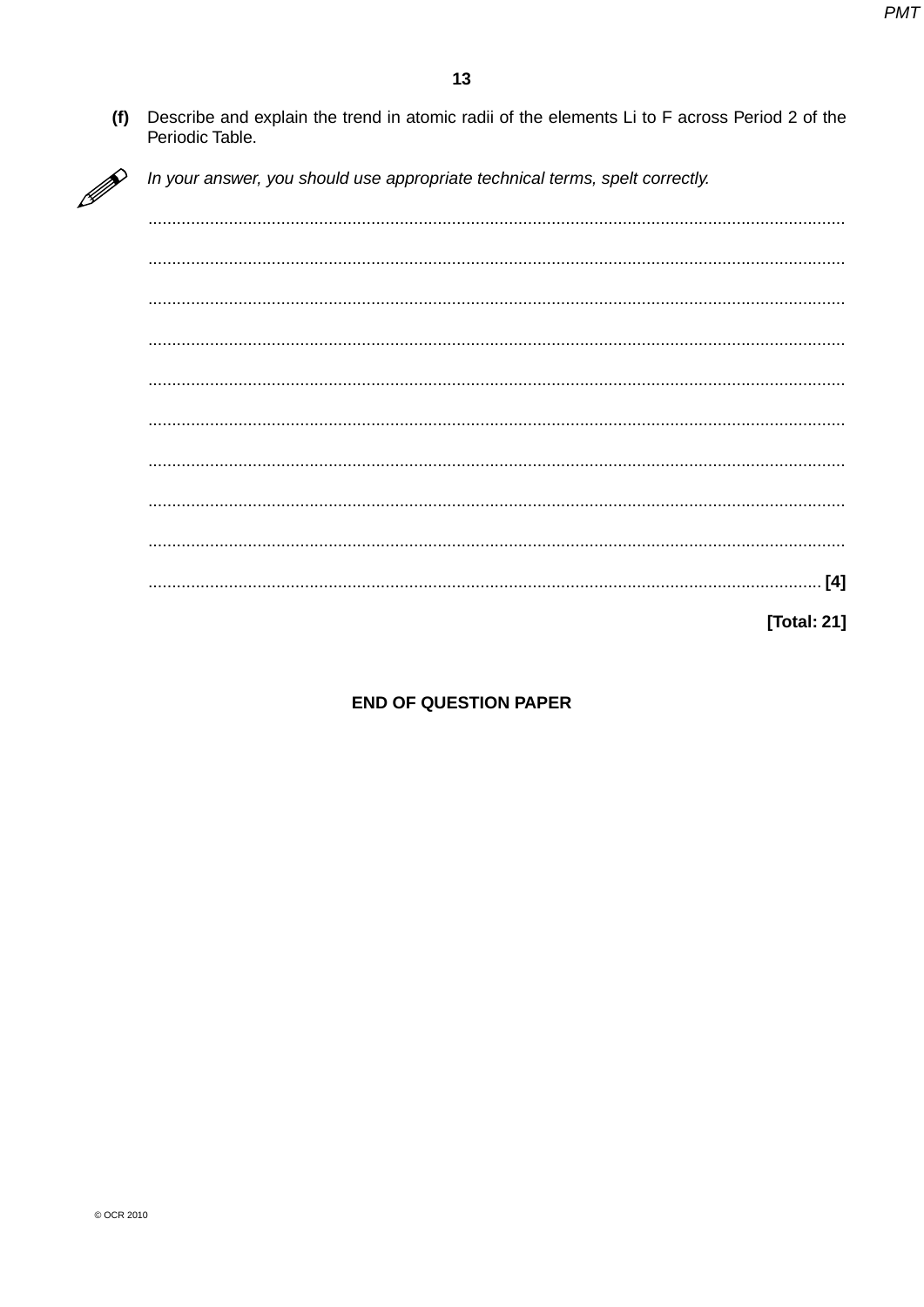# **ADDITIONAL PAGE**

If additional space is required, you should use the lined pages below. The question number(s)<br>must be clearly shown.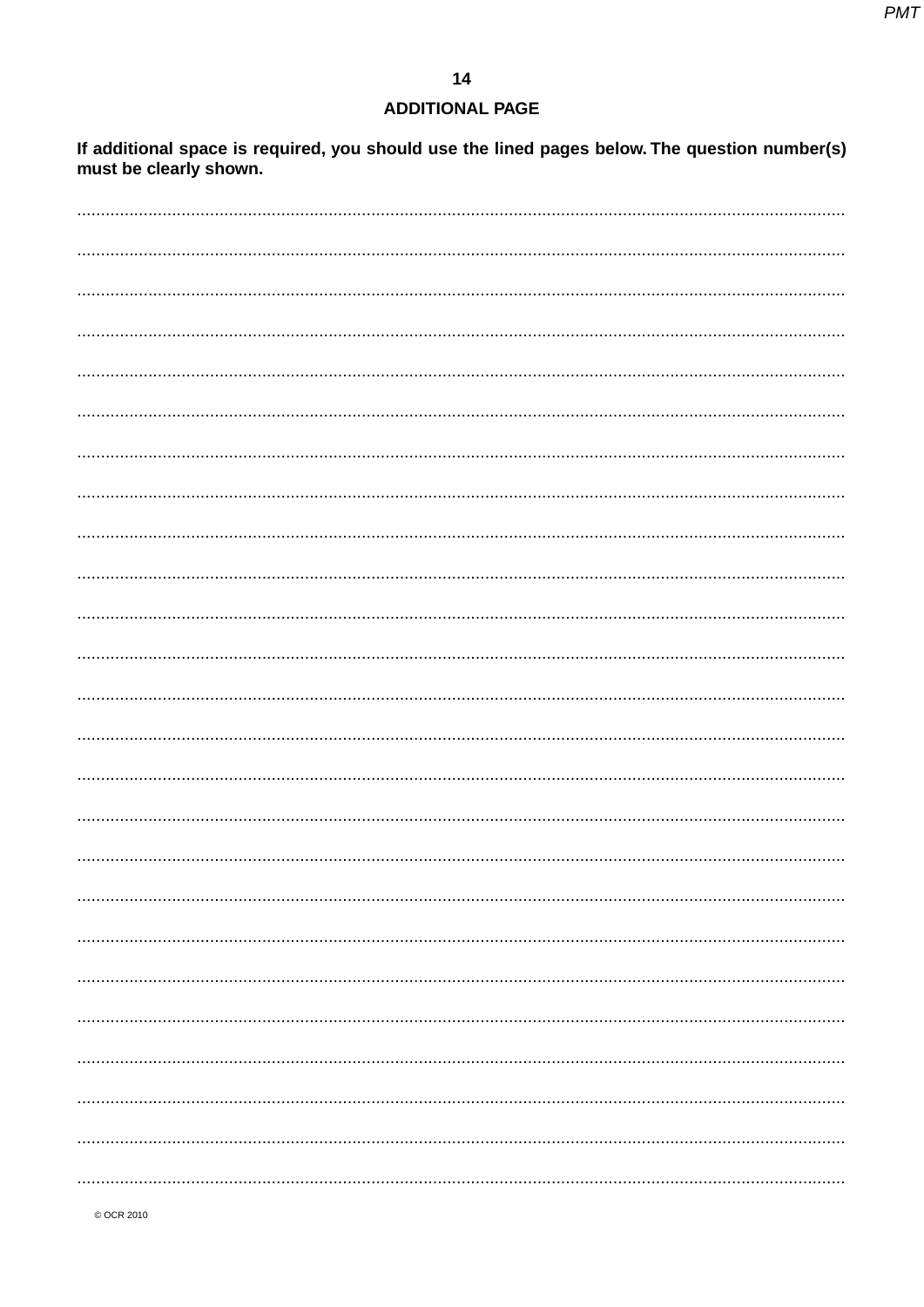# $15$ **ADDITIONAL PAGE**